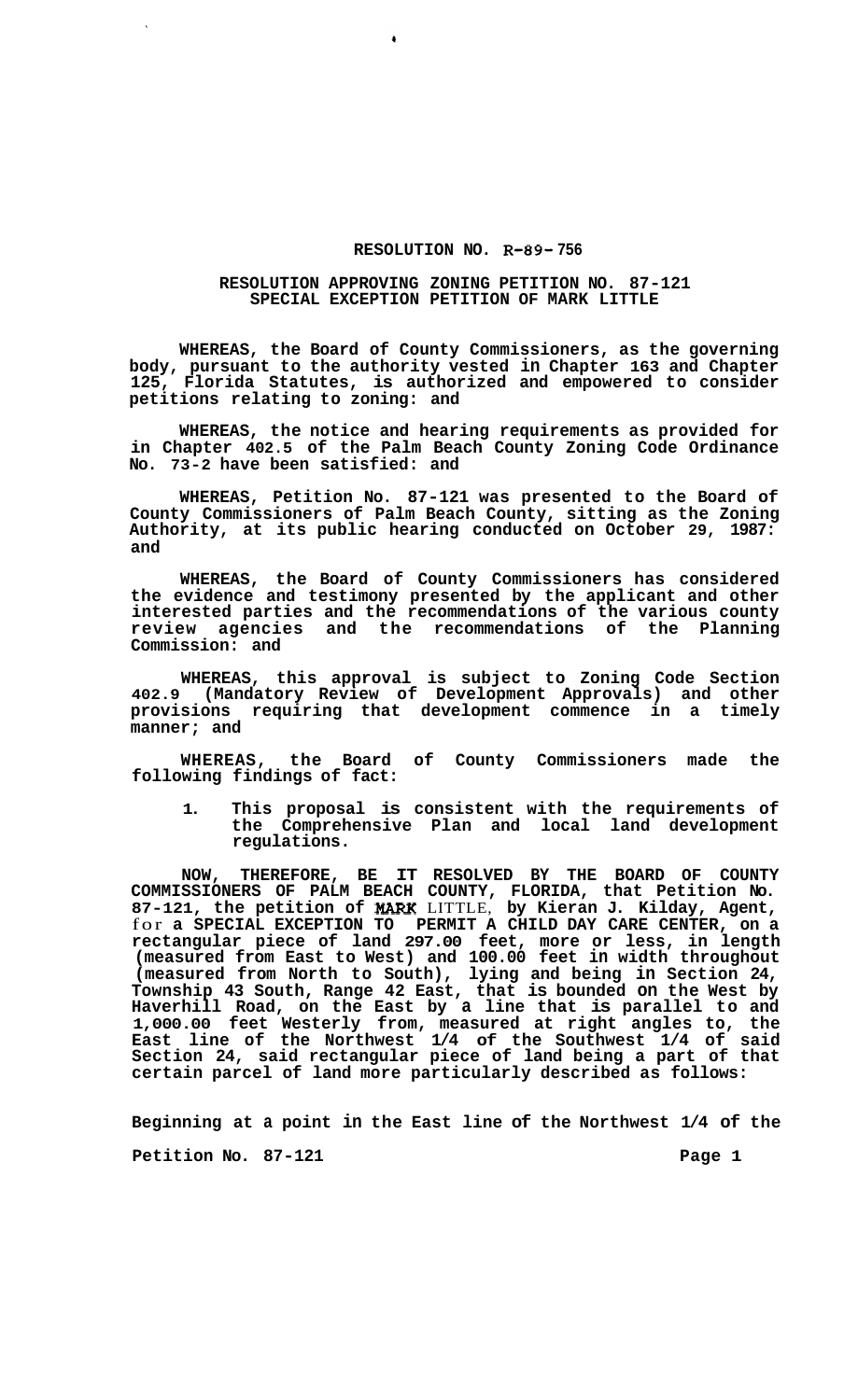**Southwest 1/4 of said Section 24, at a distance of 424.85 feet Southerly from the Northeast corner thereof: thence Westerly a distance of 1,347.05 feet, more or less, to a point in the West line of said Northwest 1/4 of the Southwest 1/4 of Section 24 at a distance of 431.65 feet Southerly from the Northwest corner thereof; thence Southerly, along said West line, 100.00 feet: thence Easterly parallel to the first herein described course, 1,347.20 feet, more or less, to a point in the East line of said Northwest 1/4 of the Southwest 1/4 of said Section 24: thence Northerly, along said line 100.00 feet to the Point of Beginning. Subject to an easement for road purposes over the South 20.00 feet thereof, located on the east side of Haverhill Road, approximately .4 mile north of Okeechobee Boulevard (S.R. 704),**  in a RS-Single Family Residential Zoning District, **as advertised, subject to the following conditions:** 

- **1. Prior to site plan certification, the site plan shall be amended to indicate the following:** 
	- **a. One (1) of three (3) alternative perimeter landscape strips adjacent to existing residential lots.**
	- **b. A minimum parking stall width of ten (10) feet.**
	- **C. Required amount of parking stalls commensurate with the number of employees.**
	- **d. Required 7500 square feet of exterior open space for play area.**
	- **e. Adequate directional signage and striping to enable users to access and leave the site in a controlled manner.**
	- **f. Relocation of the handicap stall so that a does not have to cross traffic to access building. user the**
	- **g\* A larger dropoff zone that will accommodate more than 3 vehicles at one time.**
- **2. The petition shall limit the capacity of the day care to 100 children total.**
- **3. The developer shall retain the stormwater runoff in accordance with all applicable agency requirements in effect at the time of the permit application. However, at a minimum, this development shall retain onsite three (3) inches of the stormwater** *runoff* **generated by a three (3) year one (1) hour storm as required by the Permit Section, Land Development Division. The drainage system shall be maintained in an acceptable condition as approved by the County Engineer. In the**

**Petition No. 87-121 Page 2**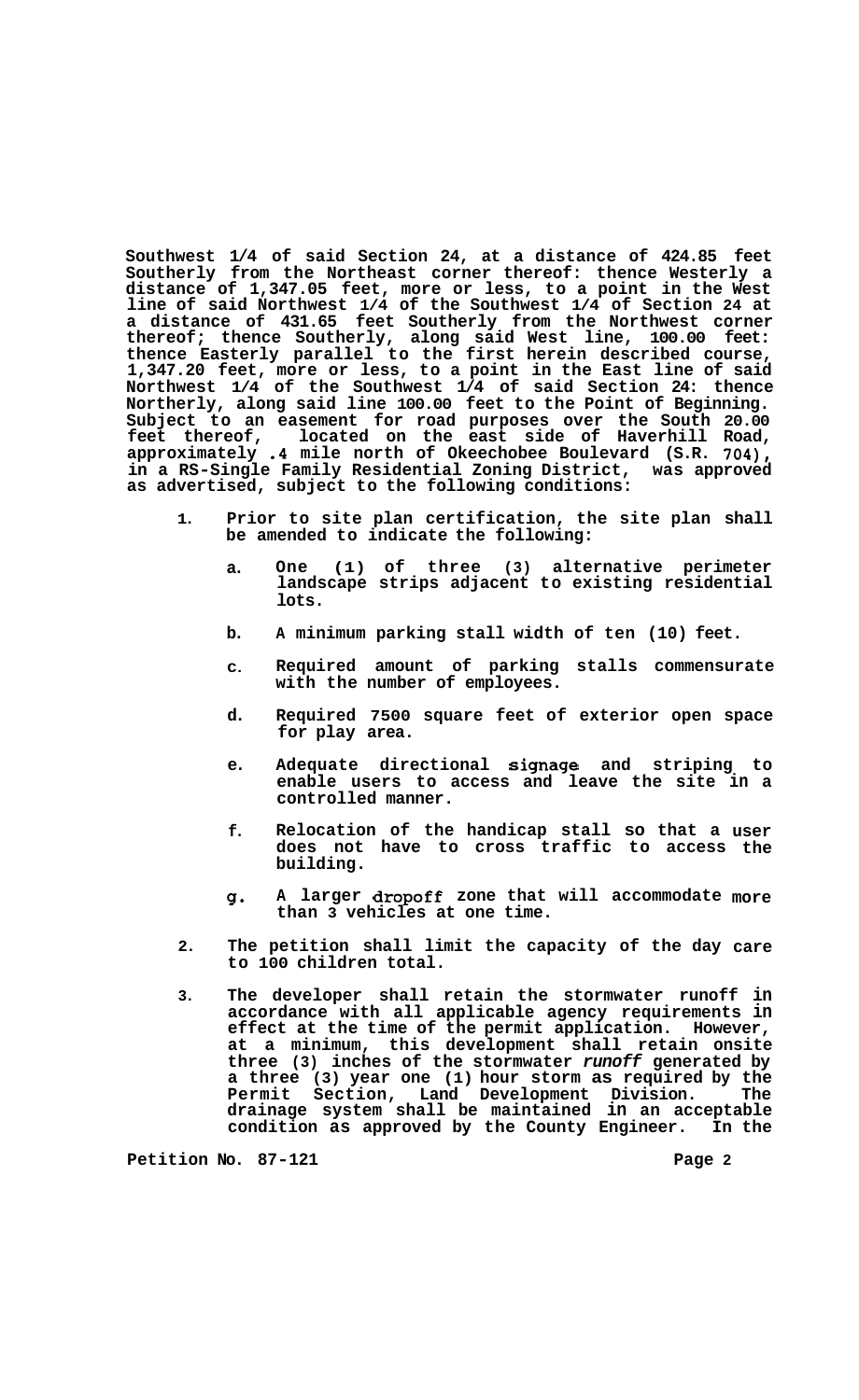**event that the drainage system is not adequately maintained as determined by the County Engineer, this matter will be referred to the Code Enforcement Board for enforcement.** 

- **4. The property owner shall convey for the ultimate right- of -way of:** 
	- **A. 55 feet from centerline for Haverhill Road.**

**within 90 days of the approval of the Resolution approving this project or prior to issuance of the first Building Permit, whichever shall first occur.** 

- **5. The property owner shall construct Cecile Street from Haverhill Road east to the project's east property line minimum 2-10 foot travel lanes local street standards concurrent with onsite paving and drainage improvements. This construction shall include a two (2) foot valley gutter along the north side of the twenty (20) foot wide pavement.**
- **6. The property owner shall pay a Fair Share Fee in the amount and manner required by the "Fair Share Contribution for Road Improvements Ordinancell as it presently exists or as it may from time to time be amended. The Fair Share Fee for this project presently is \$9,966.00 (372 trips X \$26.79 per trip).**
- **7. The application and engineering plans, calculations, etc. to construct well and/or septic tank must be submitted to the Health Department prior to site plan approval (or prior to issuance of Building Permit for straight rezoning).**
- **8. Since water service is available to the property, a water well shall not be approved for potable water use on said property.**

Petition No. 87-121 **Page 3 Page 3**